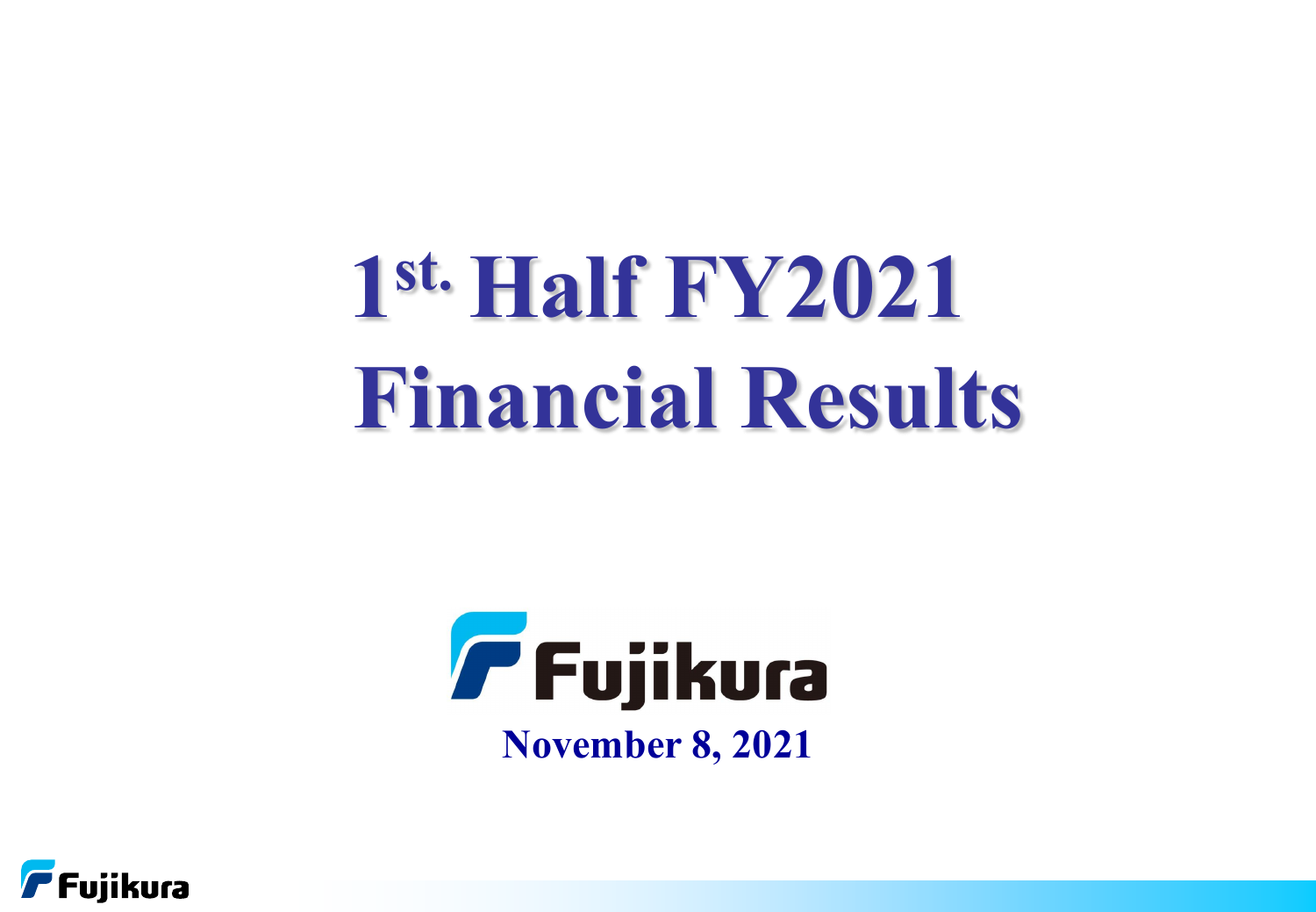## **Contents**

## **1. Review of 1H FY2021 Financial Results and FY2021 Forecasts**

- **2. By Segment**
- **3. Shareholder Return**

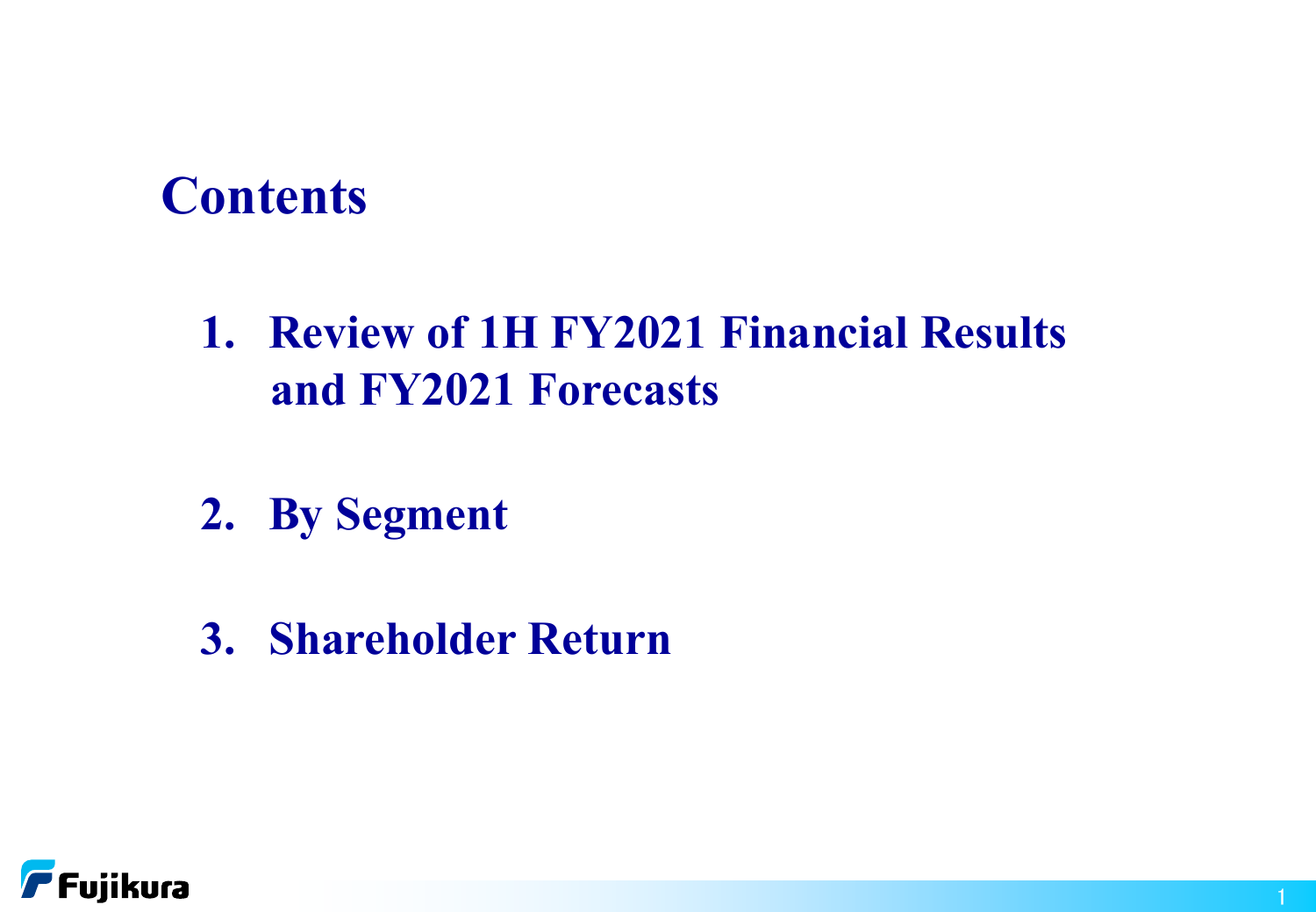## **1. Review of 1H FY2021 Financial Results and FY2021 Forecasts**

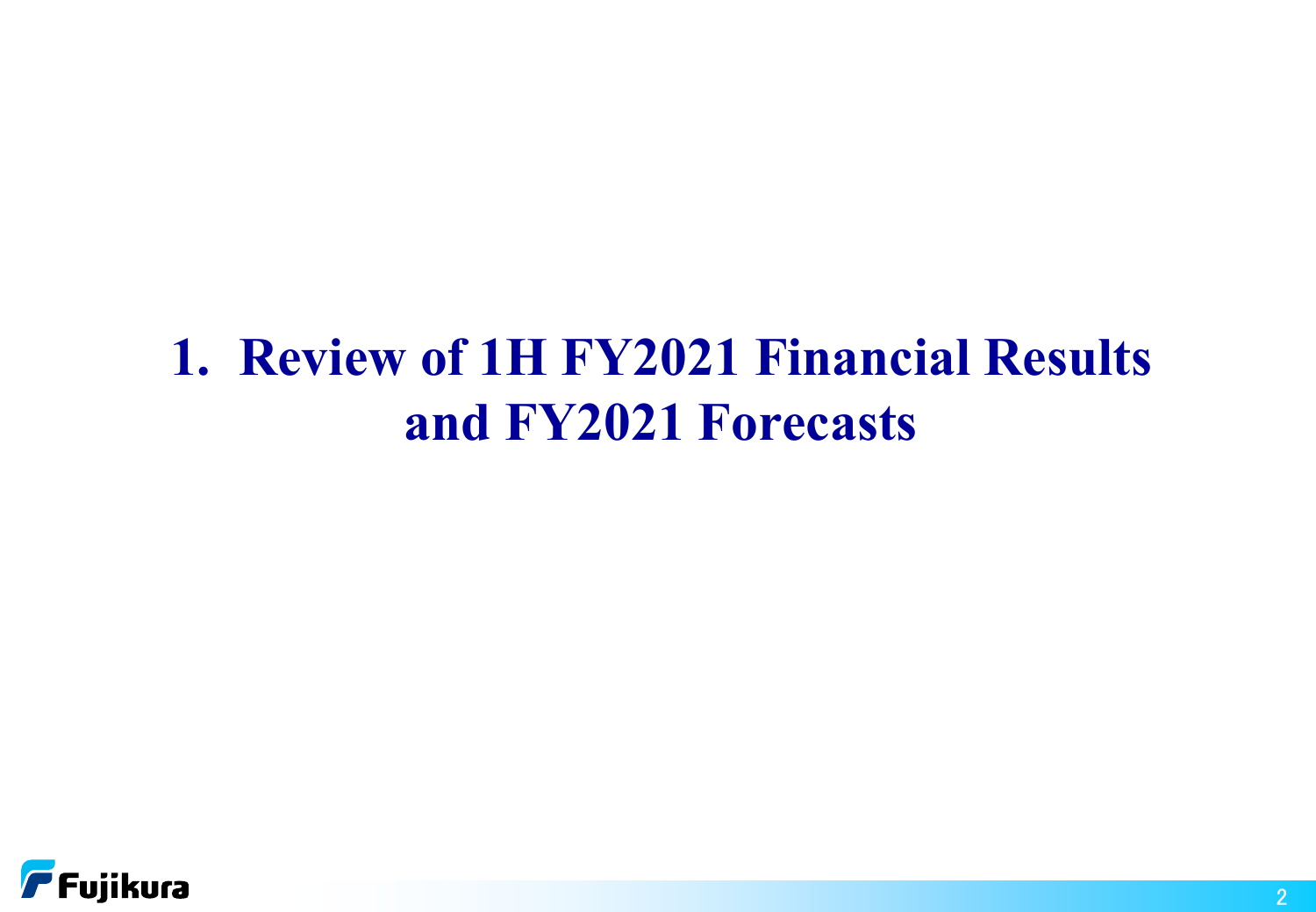## 1H FY2021 Financial Results and FY2021 Forecasts

|                                                                                                |             | <b>FY2020</b> |                  |             | <b>FY2021</b>          |                                   |                            | <b>FY2021</b><br>(Forecasted on Aug 5) |
|------------------------------------------------------------------------------------------------|-------------|---------------|------------------|-------------|------------------------|-----------------------------------|----------------------------|----------------------------------------|
|                                                                                                | 1H          | 2H            | <b>Full Year</b> | 1H          | 2H<br><b>Forecasts</b> | <b>FY2021</b><br><b>Forecasts</b> | 1H                         | <b>Full year</b>                       |
| <b>Net Sales</b>                                                                               | 300.5       | 343.2         | 643.7            | 328.1       | 315.9                  | 644.0                             | 328.0                      | 635.0                                  |
| <b>Operating Income</b>                                                                        | 8.9         | 15.5          | 24.4             | <b>18.6</b> | 11.4                   | 30.0                              | 16.5                       | 29.5                                   |
| <b>Ratio of Operating Income to</b><br>Net Sales $\frac{6}{6}$                                 | 3.0         | 4.5           | 3.8              | 5.7         | 3.6                    | 4.7                               | 5.0                        | 4.6                                    |
| <b>Share of other comprehensive</b><br>income of entities accounted for<br>using equity method | $\mathbf 0$ | 0.4           | 0.4              | 0.7         | 0.7                    | 1.4                               | (0.0)                      | 0.8                                    |
| <b>Ordinary Income (Loss)</b>                                                                  | 7.4         | 10.9          | 18.4             | 16.7        | 8.8                    | 25.5                              | <b>14.0</b>                | 25.5                                   |
| <b>Net Income (Loss) Attributable</b><br>to Owners of Parent                                   | 0.7         | (6.1)         | (5.4)            | 17.2        | (2.2)                  | <b>15.0</b>                       | 9.0                        | <b>15.0</b>                            |
| <b>Net Income per Share (JPY)</b>                                                              | 2.71        | (22.21)       | (19.50)          | 62.37       | (7.92)                 | 54.43                             | 32.67                      | 54.45                                  |
| <b>Dividend per Share (JPY)</b>                                                                | 0.00        | 0.00          | 0.00             | 0.00        | <b>Undecided</b>       |                                   | <b>Undecided Undecided</b> | <b>Undecided</b>                       |
| $ROE$ (%)                                                                                      | 1.0         |               | (3.4)            | <b>19.1</b> |                        | 8.7                               |                            | 8.8                                    |
| <b>Exchange Rate (USD/JPY)</b>                                                                 | 106.93      | 105.29        | 106.11           | 109.82      | 108.00                 | <b>109.00</b>                     | 108.00                     | 108.00                                 |
| <b>CU Base ('000JPY/ton)</b>                                                                   | 675         | 864           | 770              | 1,086       | <b>980</b>             | 1,030                             | 1,070                      | 1,000                                  |

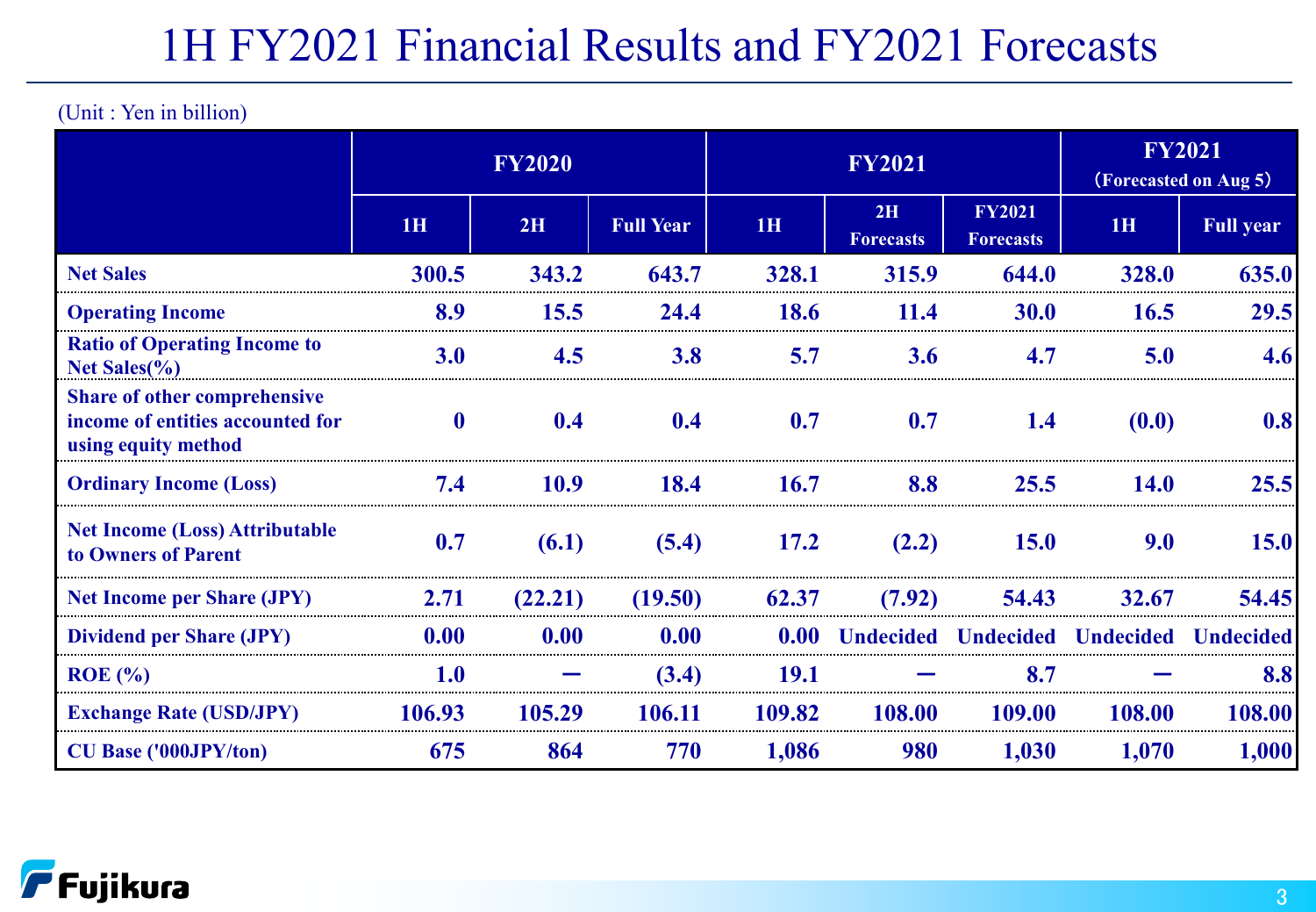## Review of 1H FY2021 Results

#### **【YoY basis】**

- In the Power & Telecommunication Systems Division, sales and profits increased mainly due **to the continued high demand for data centers and FTTx in various countries.**
- **In the Electronics Business Division, sales decreased due to the implementation of a profitability-oriented ordering strategy, despite steady demand for Stay Home. On the other hand, profits increased due to the effects of business restructuring and an improved product mix.**
- In the Automotive Products Division, the deficit narrowed due to a recovery from the **significant decline in sales caused by the COVID-19 in the previous fiscal year, despite the impact of the semiconductor shortage and lower capacity utilization at some of our bases due to the spread of COVID-19.**

**【1H and Full Year Forecast (comparison with the previously announced forecast) 】**

■ **FY 2021 (1H)** net income attributable to shareholders of the parent company increased **because business structure improvement expenses, which were expected in 1H, are now expected to be recorded in 2H.**

■ In FY2021 (full year), demand for data centers and FTTx in the Power & **Telecommunication Systems Division and demand for Stay Home in the Electronics Business Division are expected to remain strong. On the other hand, in the Automotive Business Division, shipment volume are expected to decrease due to the spread of the COVID-19 in Southeast Asia and customers' semiconductor shortage. As a result, operating income, ordinary income and net income attributable to shareholders of the parent company are expected to be in line with the previously announced forecast.**

## Fujikura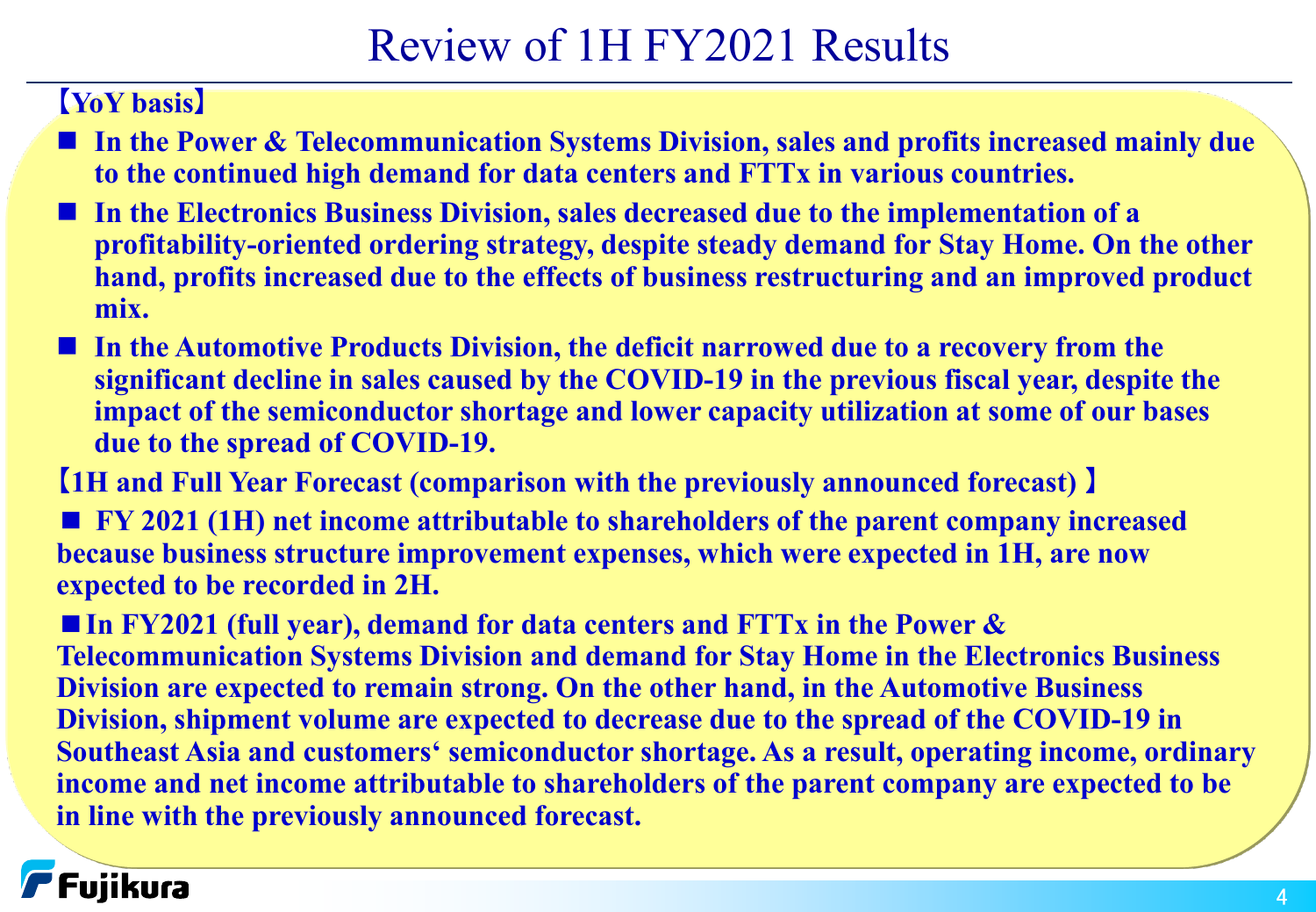## 1H FY2021 Contributing Factors to Net Sales Change (year-on-year basis)



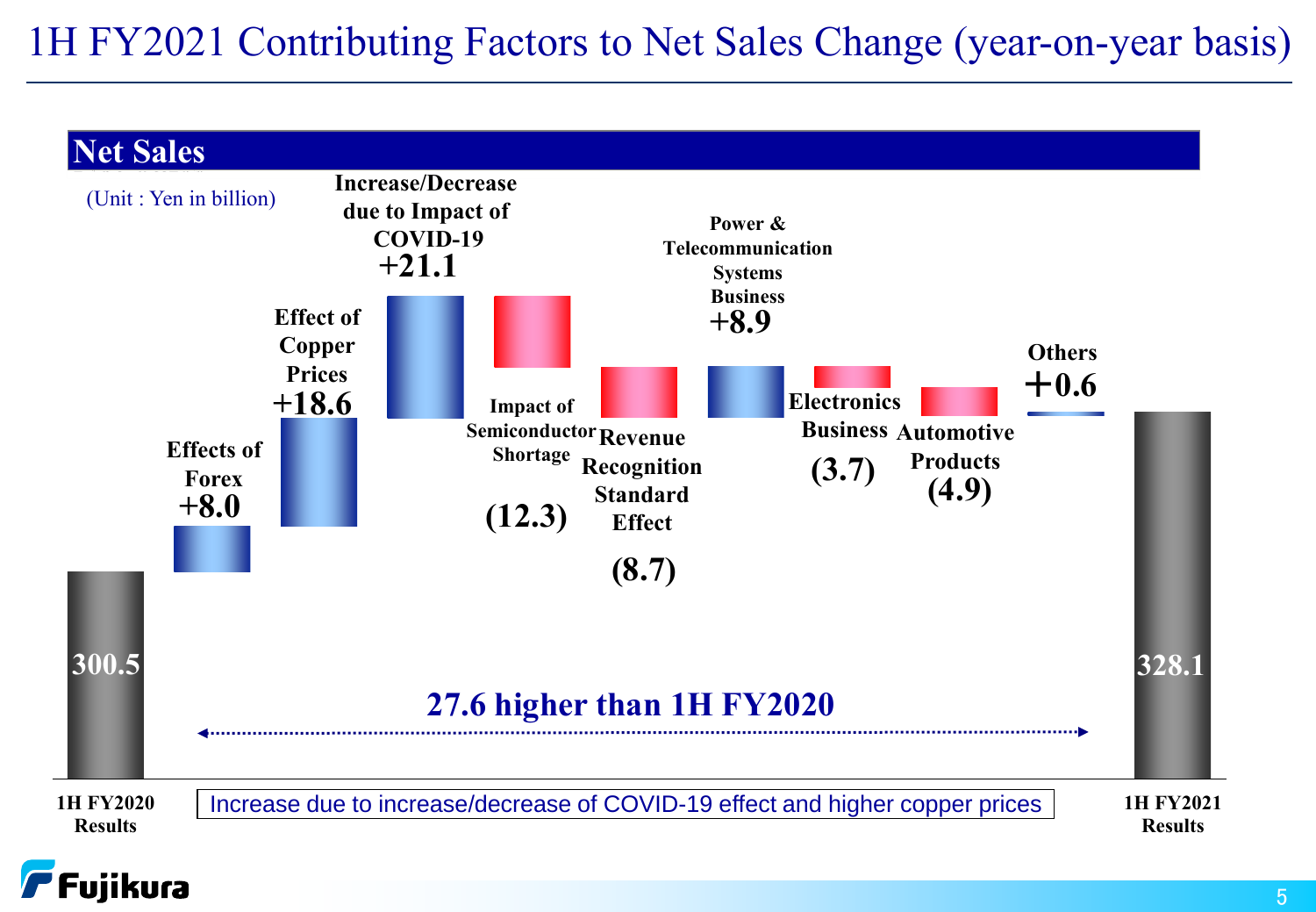## 1H FY2021 Contributing Factors to Operating Income Change (year-on-year basis)

#### **Operating Income**



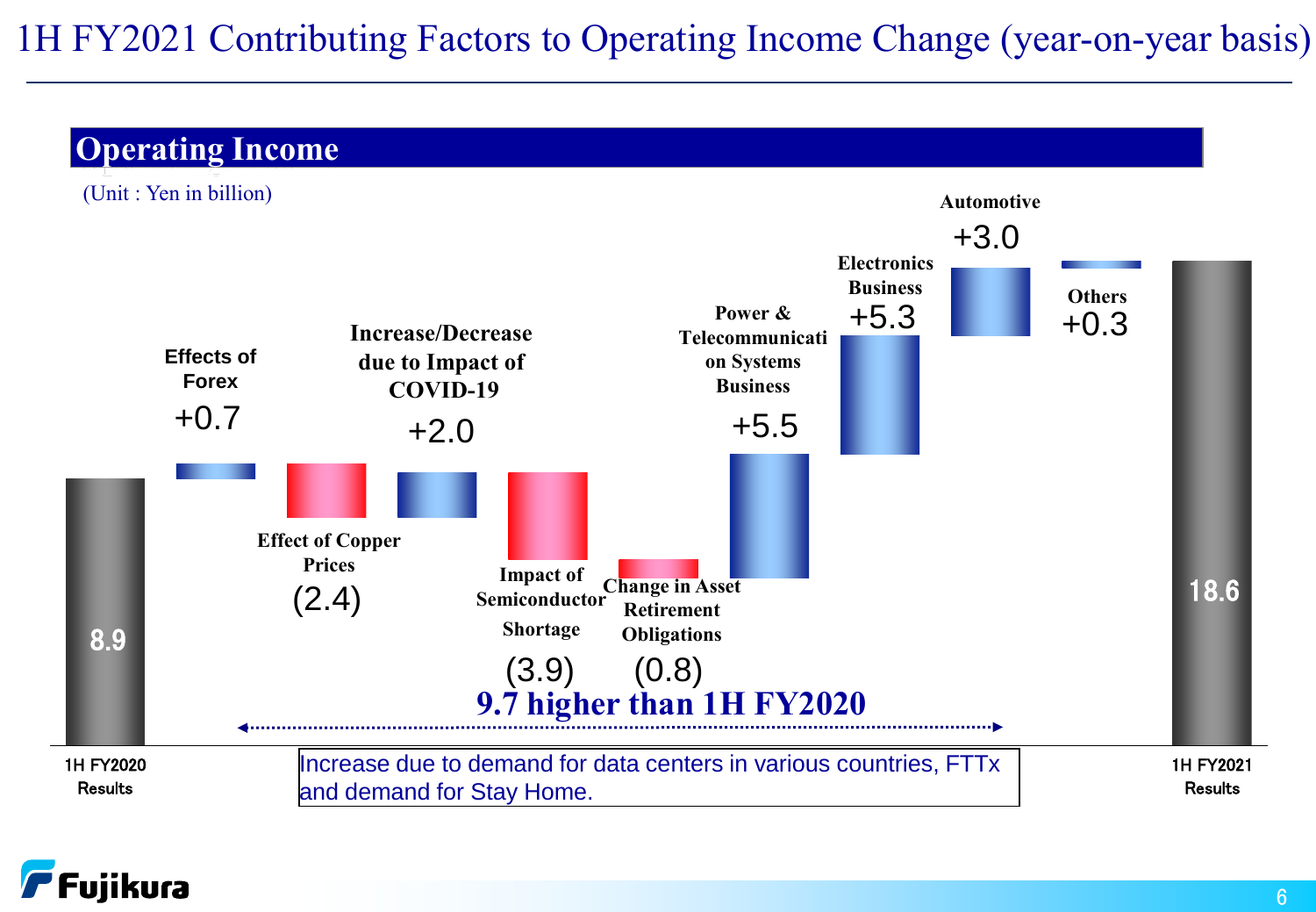## 1H FY2021 Extraordinary Profit and Loss

|                                                                                         |     | <b>FY2020</b> |                     |                            |                                                                 |
|-----------------------------------------------------------------------------------------|-----|---------------|---------------------|----------------------------|-----------------------------------------------------------------|
|                                                                                         | 1H  | 2H            | <b>Full</b><br>year | <b>1H</b><br><b>FY2021</b> |                                                                 |
| <b>Operating Income</b>                                                                 | 8.9 | 15.5          | 24.4                | 18.6                       |                                                                 |
| Share of other comprehensive<br>income of entities accounted for<br>using equity method | 0.0 | 0.4           | 0.4                 | 0.7                        |                                                                 |
| <b>Ordinary Income</b>                                                                  | 7.4 | <b>10.9</b>   | 18.4                | 16.7                       |                                                                 |
| <b>Extraordinary Income</b>                                                             | 1.6 | 5.2           | 6.8                 | 5.6                        |                                                                 |
| <b>Extraordinary Loss</b>                                                               | 5.0 | <b>19.0</b>   | <b>24.0</b>         | 0.6                        | <b>Extraordinary profit (5.6)</b><br>Gain on sales of stocks of |
| <b>Income before Income Taxes</b><br>and Minority Interests                             | 4.0 | (2.9)         | 1.2                 | 21.8                       | subsidiaries and affiliates $+5.5$                              |
| <b>Total Income Taxes</b>                                                               | 2.5 | 2.8           | 5.3                 | 4.0                        |                                                                 |
| Net Income attributable to<br>non-controlling interests                                 | 0.8 | 0.5           | 1.2                 | 0.6                        |                                                                 |
| Net Income attributable to<br>owners of parent                                          | 0.7 | (6.1)         | (5.4)               | 17.2                       |                                                                 |

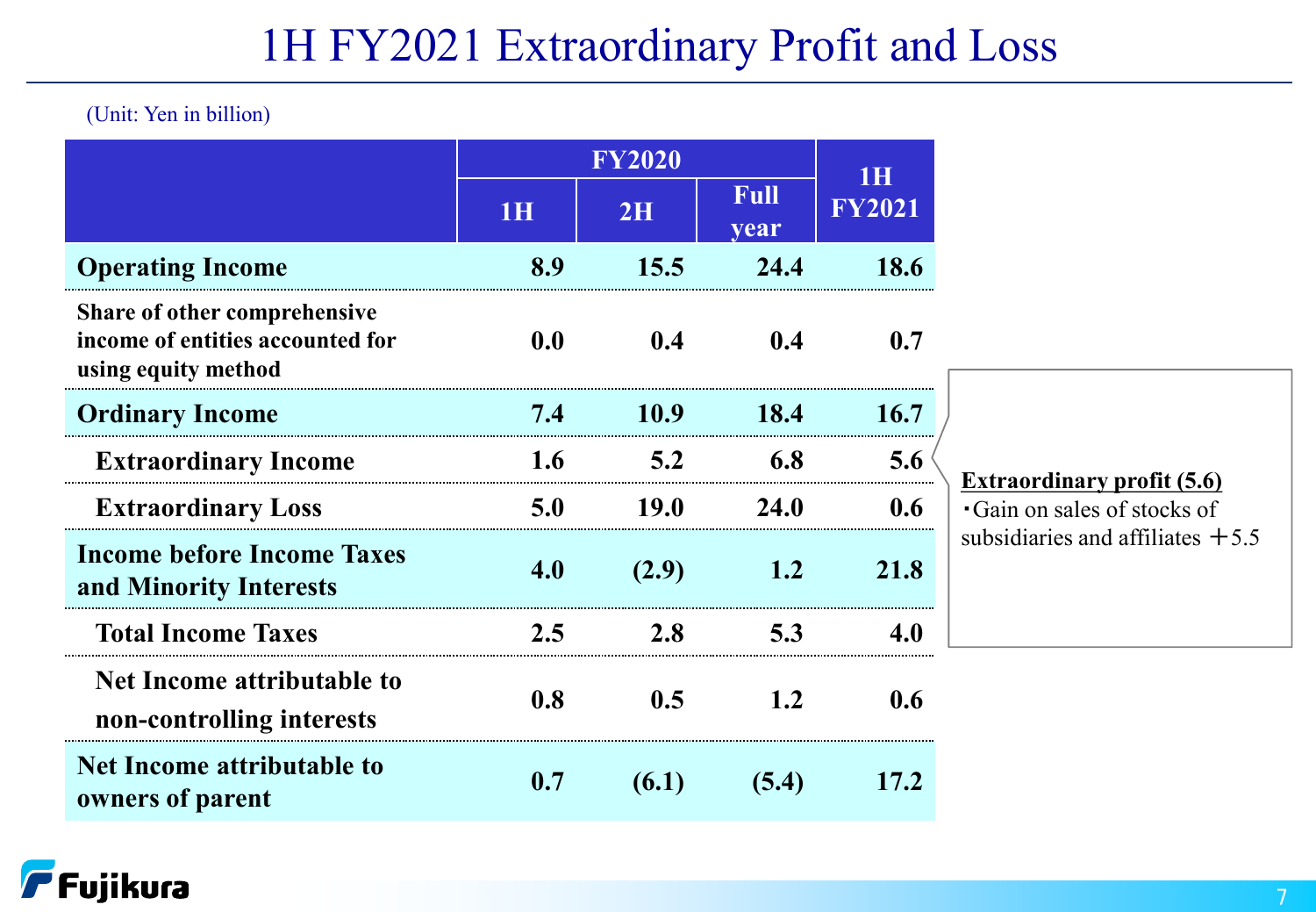## Consolidated B/S (1)

|                                                     | <b>As of March</b><br>31, 2021 | As of Sep.<br>30, 2021 | <b>Change</b> |                                                                  |
|-----------------------------------------------------|--------------------------------|------------------------|---------------|------------------------------------------------------------------|
| $\langle$ Assets $\rangle$                          | 569.1                          | 581.2                  | $+12.0$       | Due to an increase in demand in<br>the Power $&$                 |
| <b>Current Assets</b>                               | 317.4                          | 341.0                  | $+23.6$       | <b>Telecommunication Systems</b>                                 |
| <b>Cash and Deposits</b>                            | 74.7                           | 79.4                   | $+4.7$        | Division and an increase in<br>sales due to seasonal factors in  |
| <b>Notes and Account</b><br><b>Receivable and</b>   | 123.3                          | 130.2                  | $+6.9$        | the Electronics Business<br>Division                             |
| <b>Contract assets</b><br><b>Inventories</b>        | 100.5                          | 111.1                  | $+10.7$       | Increase in inventories mainly<br>due to increased demand in the |
| <b>Fixed Assets</b>                                 | 251.7                          | 240.2                  | (11.6)        | Power & Telecommunication<br><b>Systems Division</b>             |
| <b>Tangible Fixed Assets</b>                        | 184.0                          | 172.9                  | (11.1)        |                                                                  |
| <b>Intangible Fixed</b><br><b>Assets</b>            | 14.3                           | 14.2                   | (0.2)         | $CAPEX +7.6$<br>Depreciation (14.4)<br>Impairment $(0.3)$        |
| <b>Sub Total</b>                                    | 198.3                          | 187.0                  | (11.3)        |                                                                  |
| <b>Total Investments and</b><br><b>Other Assets</b> | 53.4                           | 53.2                   | (0.3)         |                                                                  |

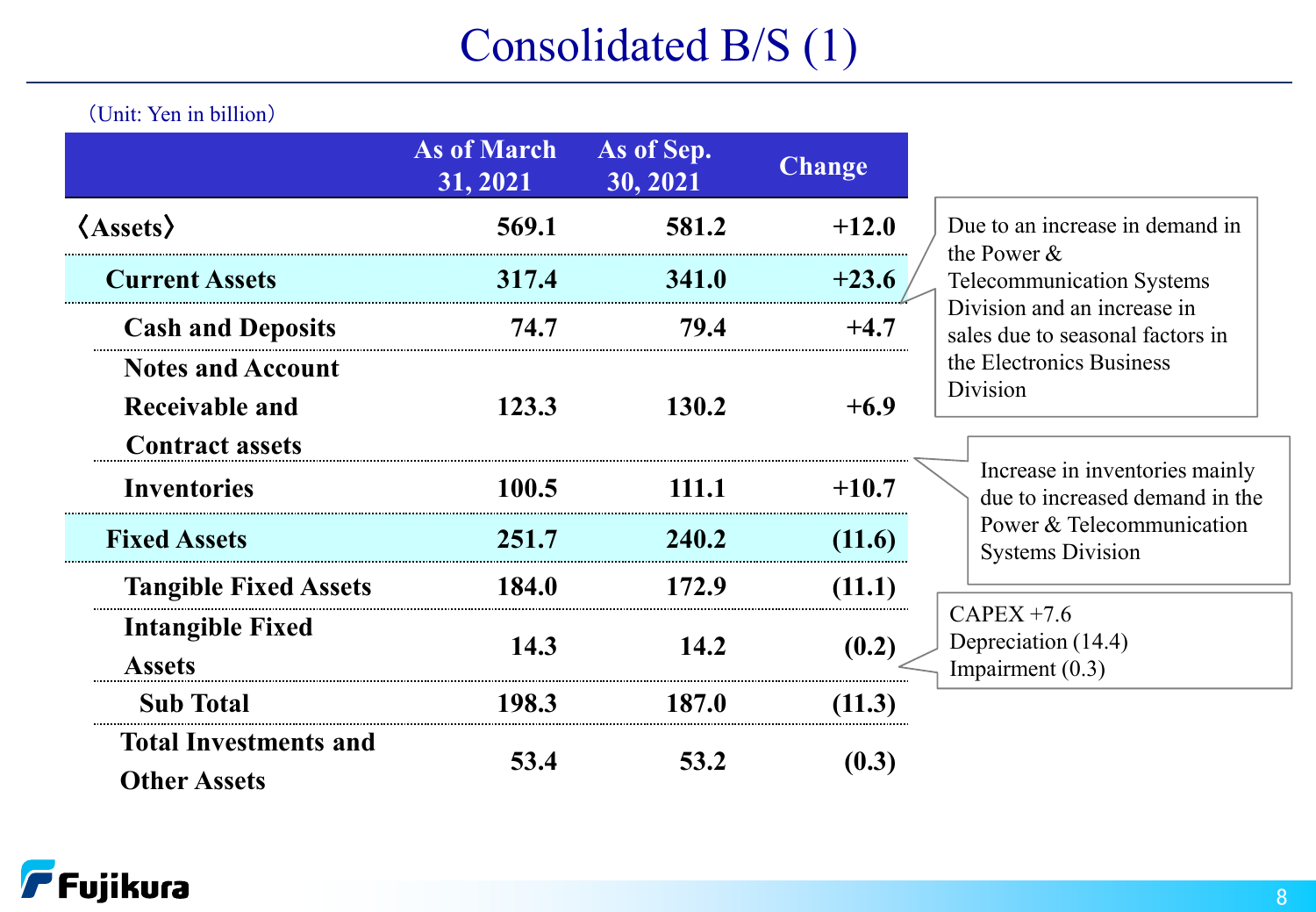## Consolidated B/S (2)

|                                                         | <b>As of March</b><br>31, 2021 | As of Sep.<br>30, 2021 | <b>Change</b> |                                                                                  |
|---------------------------------------------------------|--------------------------------|------------------------|---------------|----------------------------------------------------------------------------------|
| <b>Total</b>                                            | 569.1                          | 581.2                  | $+12.0$       |                                                                                  |
| (Treasury Stock)                                        | ((10.9))                       | ((10.6))               | $+0.3$        |                                                                                  |
| $\langle$ Liability $\rangle$                           | 384.6                          | 379.3                  | (5.4)         |                                                                                  |
| <b>Notes and Account</b><br>Payable                     | 68.5                           | 67.9                   | (0.7)         |                                                                                  |
| <b>Interest-bearing Debt</b>                            | 241.9                          | 240.6                  | (1.4)         |                                                                                  |
| <b>Other Liability</b>                                  | 74.2                           | 70.9                   | (3.3)         | NET D/E ratio $51:49 \Rightarrow 47:53$<br>Net Debt $167.2 \implies 161.2$ (6.0) |
| $\langle$ Net Equity $\rangle$                          | 184.5                          | 201.9                  | $+17.4$       |                                                                                  |
| <b>Shareholder's Equity</b>                             | 157.5                          | 175.3                  | $+17.8$       |                                                                                  |
| (Treasury Stock)                                        | ((10.9))                       | ((10.6))               | $(+0.3)$      |                                                                                  |
| <b>Accumulated Other</b><br><b>Comprehensive Income</b> | 5.4                            | 5.0                    | (0.4)         |                                                                                  |
| <b>Non-controlling</b><br><b>Interests</b>              | 21.7                           | 21.6                   | (0.0)         |                                                                                  |
| <b>Equity-to-asset ratio</b>                            | 28.6%                          | $31.0\%$               | $+2.4%$       |                                                                                  |

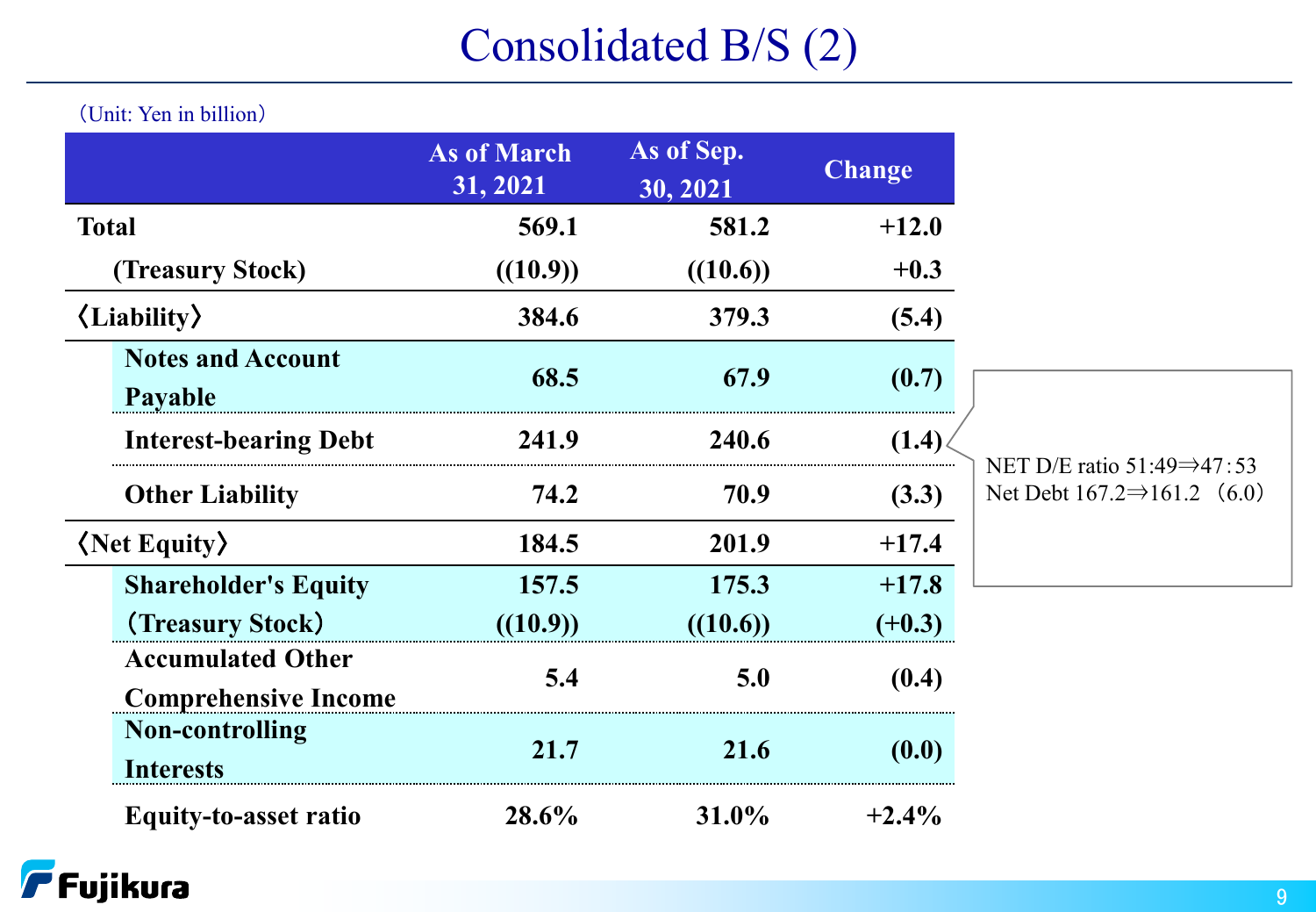## Reduction of depreciation due to impairment

## Improvement of business structure

|                                                      | Cumulati            |               | <b>FY2020</b>                                                                                                                                                                                   |              | <b>FY2021</b>                                                                                                                |
|------------------------------------------------------|---------------------|---------------|-------------------------------------------------------------------------------------------------------------------------------------------------------------------------------------------------|--------------|------------------------------------------------------------------------------------------------------------------------------|
| <b>Segment</b>                                       | ve effect<br>amount | <b>Actual</b> | <b>Items</b>                                                                                                                                                                                    | Fore<br>cast | <b>Items</b>                                                                                                                 |
| Power &<br>Telecommunication<br><b>Systems</b>       | 3.2                 | 3.2           | <b>【impairment】</b><br>• Optical fiber manufacturing assets (2.2)<br>· Fiber laser manufacturing assets (0.6)                                                                                   |              |                                                                                                                              |
| <b>Electronics Business</b>                          | 4.6                 | 0.6           |                                                                                                                                                                                                 | 4.0          | [impairment]<br>• FPC Fixed Assets (3.3)<br><b>[business structure]</b><br>· Labor cost reduction in Japan and<br>Asia (0.7) |
| <b>Automotive</b><br><b>Products Business</b>        | 5.1                 | 4.0           | [impairment]<br>• Wire harness manufacturing assets in<br>Europe etc. $(1.5)$<br><b>[business structure]</b><br>· Labor cost reduction in Europe, Asia and<br>North of South America etc. (2.5) | 1.1          | (business structure)<br><b>· Labor cost reduction in North America</b><br>and Scale back operations in Eastern<br>Europe     |
| <b>Electronic Products &amp;</b><br><b>Connector</b> | 9.7                 | 4.6           |                                                                                                                                                                                                 | 5.1          |                                                                                                                              |
| <b>Other</b>                                         | 1.6                 | 0.4           | <b>(business structure)</b><br>· Labor cost reduction in head office etc.<br>(0.4)                                                                                                              | 1.2          | (business structure)<br>· Labor cost reduction in head office etc.                                                           |
| <b>Total</b>                                         | 14.5                | 8.2           |                                                                                                                                                                                                 | 6.3          |                                                                                                                              |

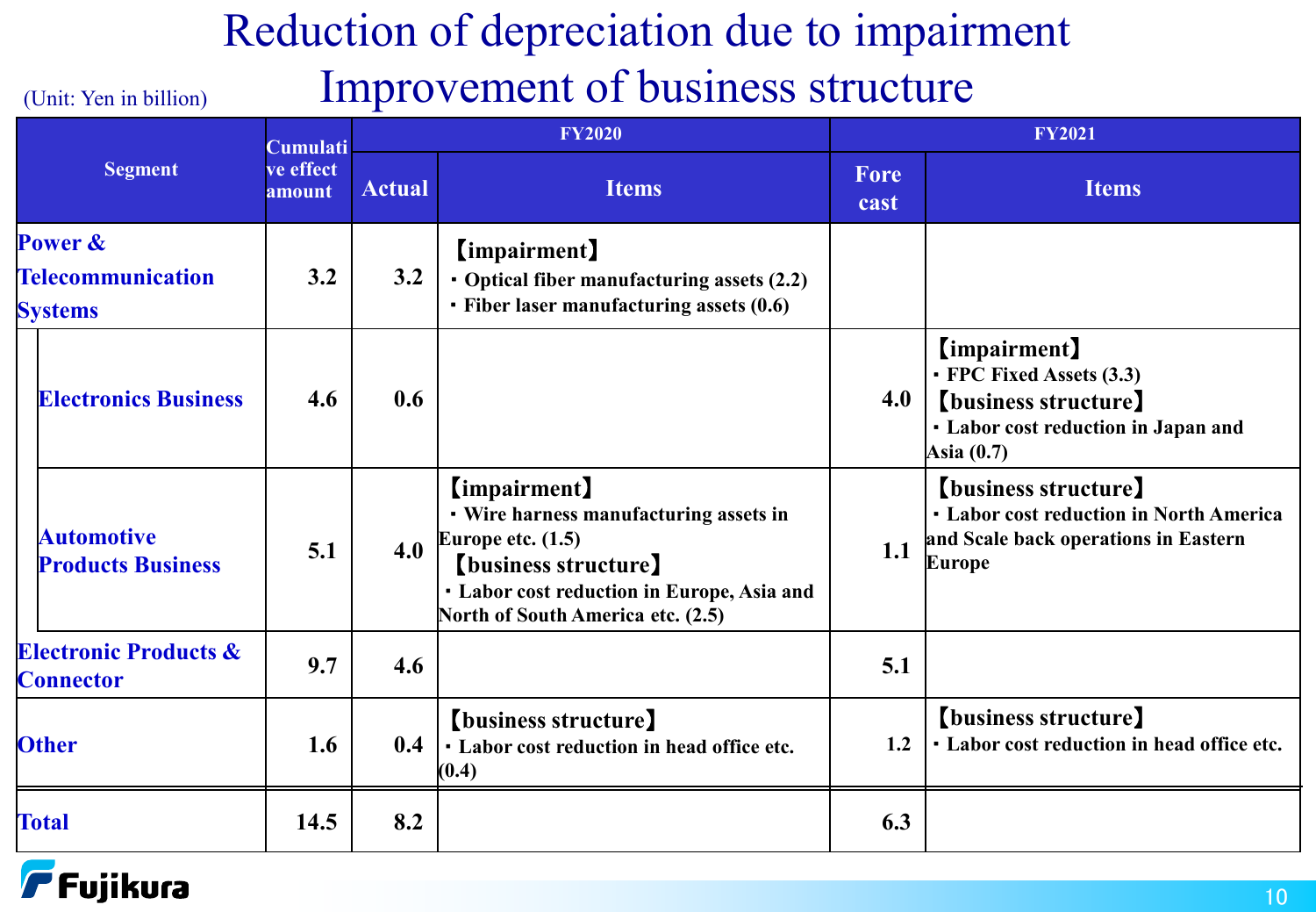## CAPEX and Depreciation Cost

|                                 |           | <b>FY2020</b>    | <b>1H</b>     | <b>FY2021</b><br><b>Forecasts</b> |  |  |
|---------------------------------|-----------|------------------|---------------|-----------------------------------|--|--|
|                                 | <b>1H</b> | <b>Full year</b> | <b>FY2021</b> | (11.8)                            |  |  |
| <b>CAPEX</b>                    | 10.2      | 17.7             | 7.6           | 17.3                              |  |  |
| (for manufacturing<br>business) | 9.6       | 17.0             | 7.5           | 17.2                              |  |  |
| (for real estate business)      | 0.6       | 0.7              | 0.1           | 0.1                               |  |  |
| <b>Depreciation Cost</b>        | 16.3      | 33.6             | 14.4          | 29.6                              |  |  |
| (for manufacturing<br>business) | 15.3      | 31.6             | 13.4          | 27.6                              |  |  |
| (for real estate business)      | 1.0       | 2.0              | <b>1.0</b>    | 2.0                               |  |  |

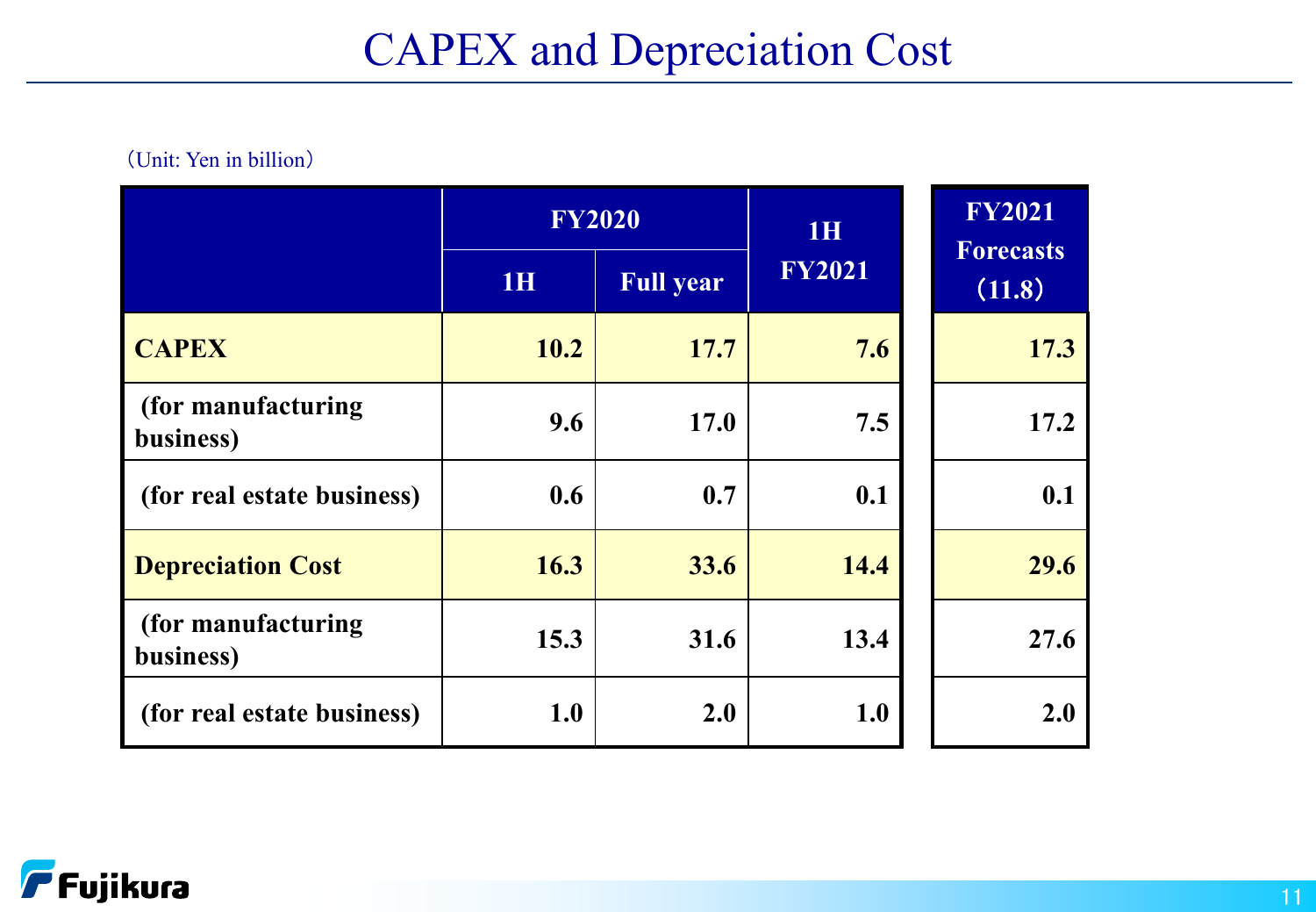## Interest-bearing Debts, Net Financial Profit and Free Cash Flow

(Unit: Yen in billion)

|                                                      |       | <b>FY2020</b> |                  | <b>FY2021</b> |
|------------------------------------------------------|-------|---------------|------------------|---------------|
|                                                      | 1H    | 2H            | <b>Full year</b> | 1H            |
| <b>Interest-bearing</b><br><b>Debts</b> <sup>1</sup> | 270.0 | 241.9         | 241.9            | 240.6         |
| Cash and deposits 2                                  | 66.9  | 74.7          | 74.7             | 79.4          |
| 1-2Net Debt                                          | 203.1 | 167.2         | 167.2            | 161.2         |
| <b>Net Financial</b><br><b>Profit/Loss</b>           | (0.8) | (0.6)         | (1.4)            | (0.9)         |
| <b>Free Cash Flow</b>                                | 16.3  | 41.8          | 58.1             | 6.0           |

**Free Cash Flow = Cash Flow by Operating Activities + Interests Paid + Investing Cash Flow**

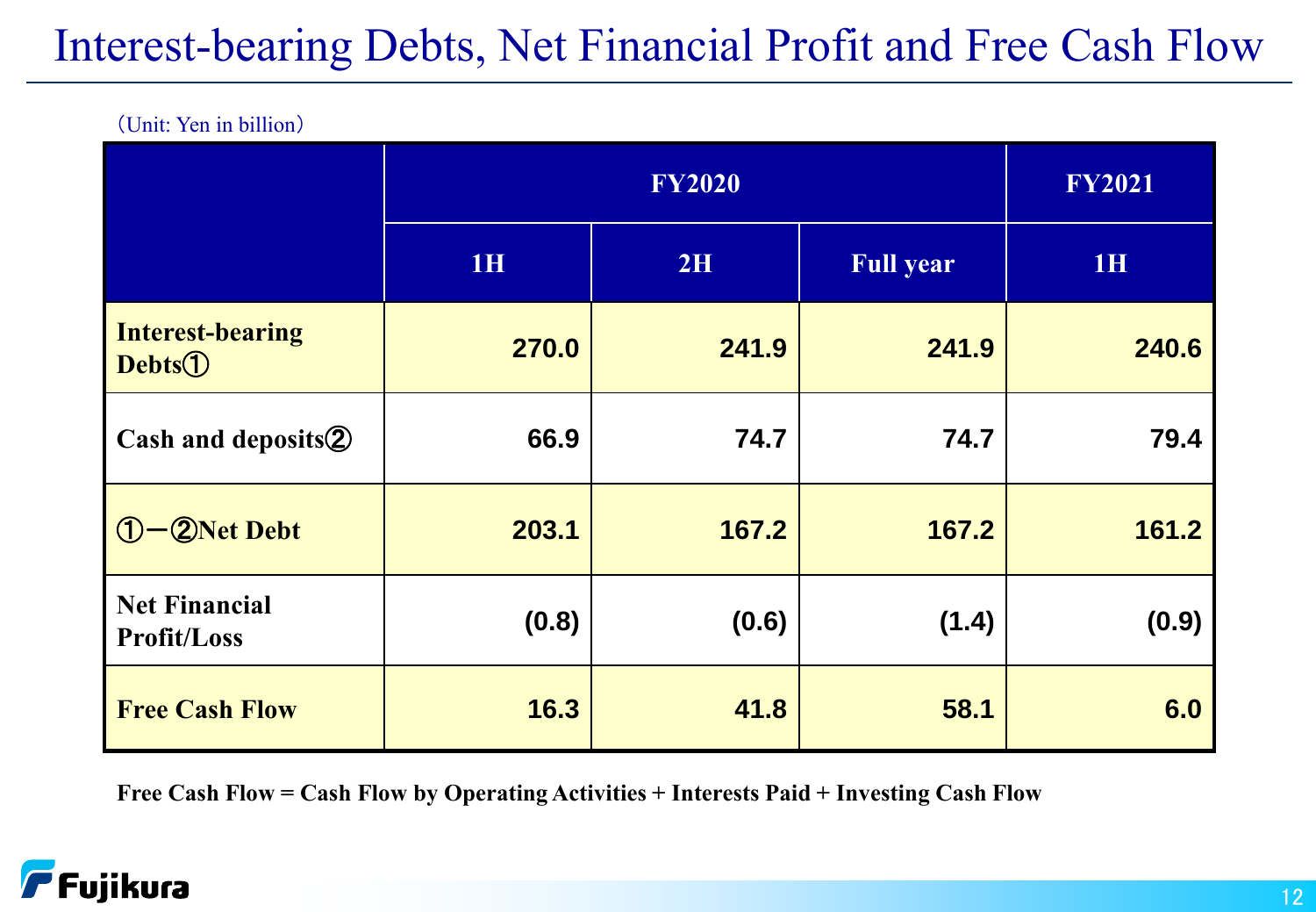## **2. By Segment**

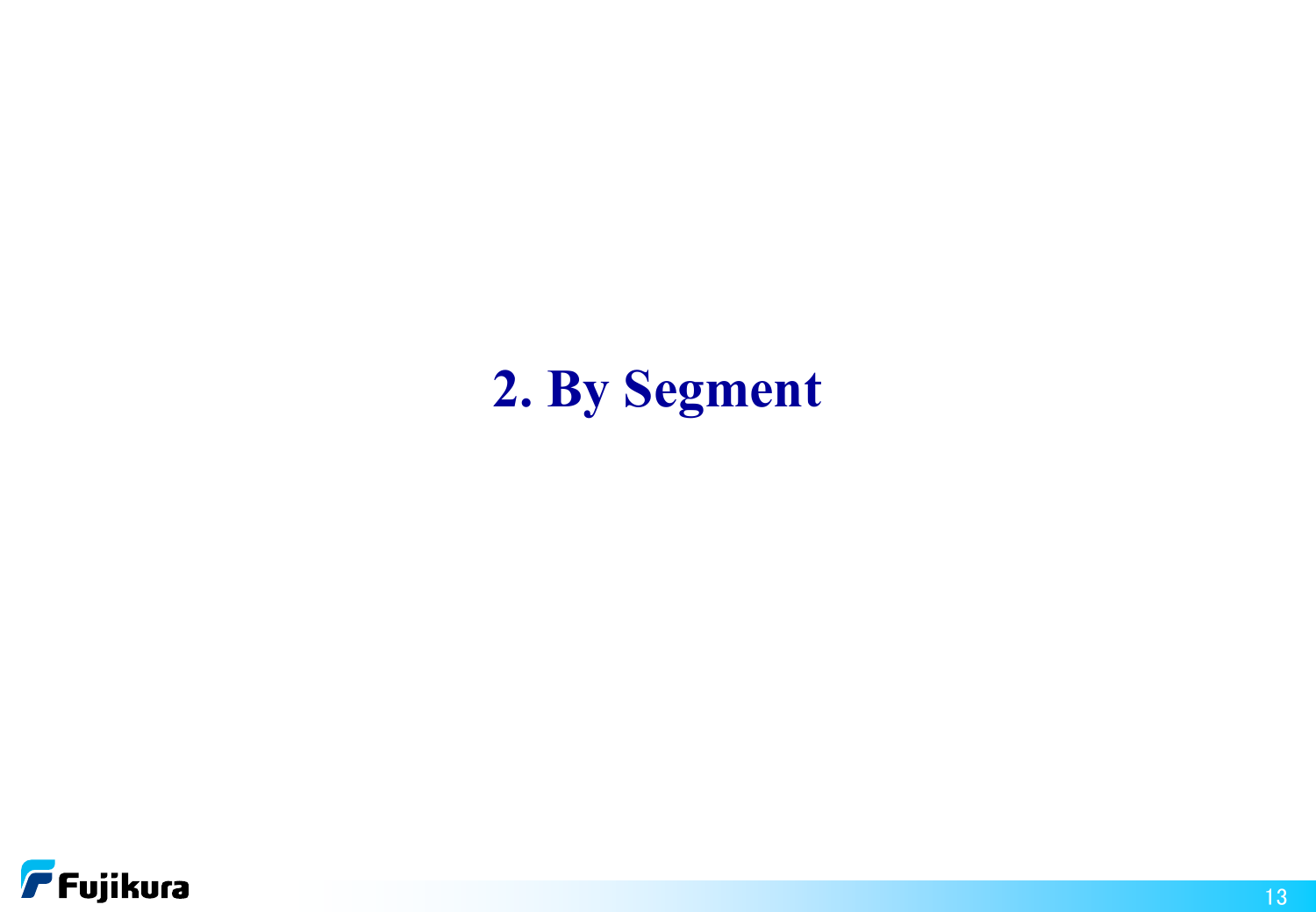## Financial Results and Forecasts by Segment

| (Unit: Yen in billion)              |                                    |                                    |                                                                              |                                     |                                    |                                    |               |                                      |  |  |
|-------------------------------------|------------------------------------|------------------------------------|------------------------------------------------------------------------------|-------------------------------------|------------------------------------|------------------------------------|---------------|--------------------------------------|--|--|
| <b>Net Sales</b>                    |                                    |                                    | <b>Operating Income and Ratio of</b><br><b>Operating Income to Net Sales</b> |                                     |                                    |                                    |               |                                      |  |  |
| <b>Segment</b>                      | <b>1H FY2020</b><br><b>Results</b> | <b>1H FY2021</b><br><b>Results</b> | <b>Change</b>                                                                | <b>2H FY2021</b><br><b>Forecast</b> | <b>1H FY2020</b><br><b>Results</b> | <b>1H FY2021</b><br><b>Results</b> | <b>Change</b> | <b>2H FY20201</b><br><b>Forecast</b> |  |  |
| Power &<br><b>Telecommunication</b> | 147.2                              | 169.2                              | 22.0                                                                         | 167.4                               | 8.3                                | <b>11.0</b>                        | 2.7           | 9.1                                  |  |  |
| <b>Systems</b>                      |                                    |                                    |                                                                              |                                     | 5.6%                               | 6.5%                               | $+0.9%$       | 5.4%                                 |  |  |
| <b>Electronics Business</b>         | 95.5                               | 91.8                               | (3.6)                                                                        | 76.0                                | 1.8                                | 6.8                                | 5.0           | 2.6                                  |  |  |
|                                     |                                    |                                    |                                                                              |                                     | 1.9%                               | 7.5%                               | $+5.6%$       | 3.4%                                 |  |  |
| <b>Automotive Products</b>          | 50.0                               | 58.8                               | 8.8                                                                          | 64.0                                | (3.7)                              | (1.9)                              | 1.8           | (2.5)                                |  |  |
|                                     |                                    |                                    |                                                                              |                                     | (7.4%)                             | (3.3 96)                           | $+4.1%$       | (3.9%)                               |  |  |
| <b>Electronic Products &amp;</b>    | 145.4                              | 150.6                              | 5.2                                                                          | 140.0                               | (1.9)                              | 4.9                                | 6.8           | 0.1                                  |  |  |
| <b>Connector</b>                    |                                    |                                    |                                                                              |                                     | $(1.3\%)$                          | 3.3%                               | $+4.6%$       | $0.0\%$                              |  |  |
| <b>Real Estate Business</b>         | 5.4                                | 5.5                                | 0.1                                                                          | 5.4                                 | 2.6                                | 2.7                                | 0.1           | 2.2                                  |  |  |
|                                     |                                    |                                    |                                                                              |                                     | 48.2%                              | 50.3%                              | $+2.1%$       | 41.0%                                |  |  |
| <b>Other</b>                        | 2.5                                | 2.8                                | 0.3                                                                          | 3.0                                 | (0.1)                              | (0.1)                              | 0.0           | (0.0)                                |  |  |
| <b>Total</b>                        | 300.5                              | 328.1                              | 27.6                                                                         | 315.9                               | 8.9                                | 18.6                               | 9.7           | 11.4                                 |  |  |
|                                     |                                    |                                    |                                                                              |                                     | 3.0%                               | 5.7%                               | $+2.7%$       | 3.6%                                 |  |  |

**※On April 1, 2021, the Company reorganized and shifted from an in-house company system to a business division system. As a result, the name of the reporting segment has been changed, but there is no change in the classification of the reporting segment.**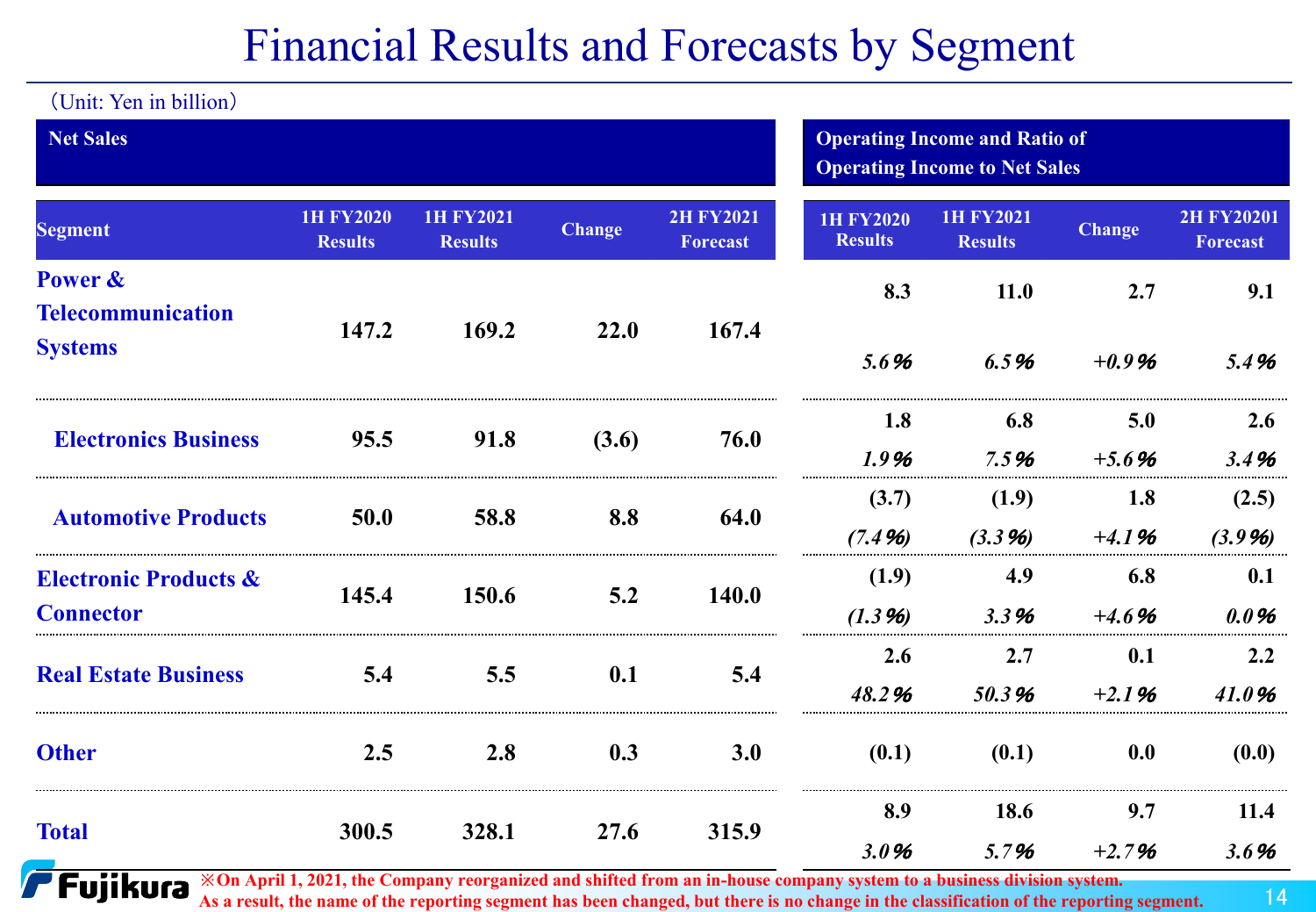## Power & Telecommunication Systems

- **In 1H, net sales increased on a YoY basis due to the high demand for data centers and FTTx.**
- **For 2H, both sales and profit are expected to decrease due to an changes of product mix etc.**

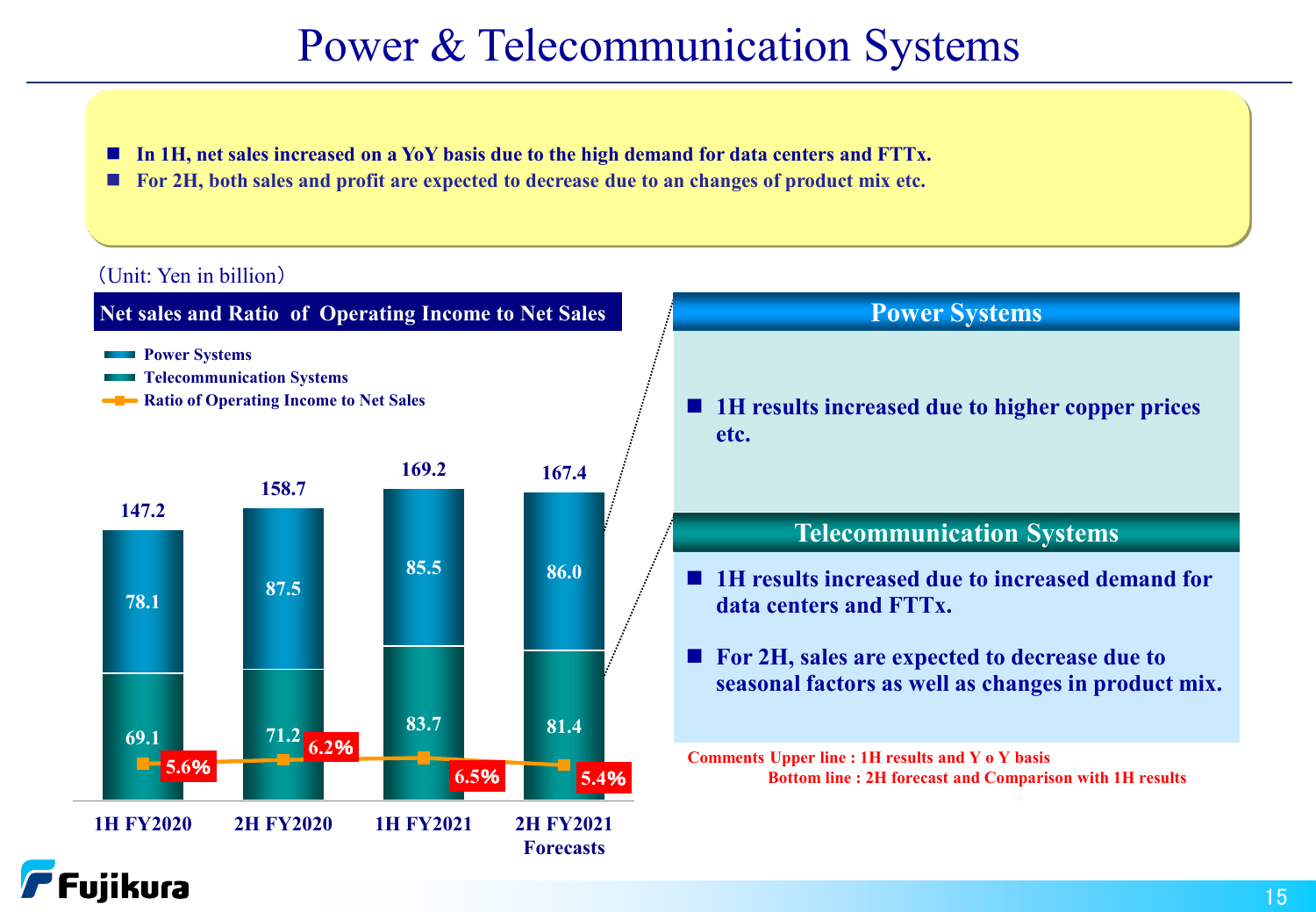## Electronics Business

- Compared to the same period last year, sales declined due to the implementation of a profit-oriented order strategy despite **strong demand for Stay Home, but profits increased due to the effects of business restructuring and an improved product mix.**
- **In 2H, sales and profits are expected to decrease compared to 1H due to changes in the product mix.**

#### (Unit: Yen in billion)



**Bottom line : 2H forecast and Comparison with 1H results**

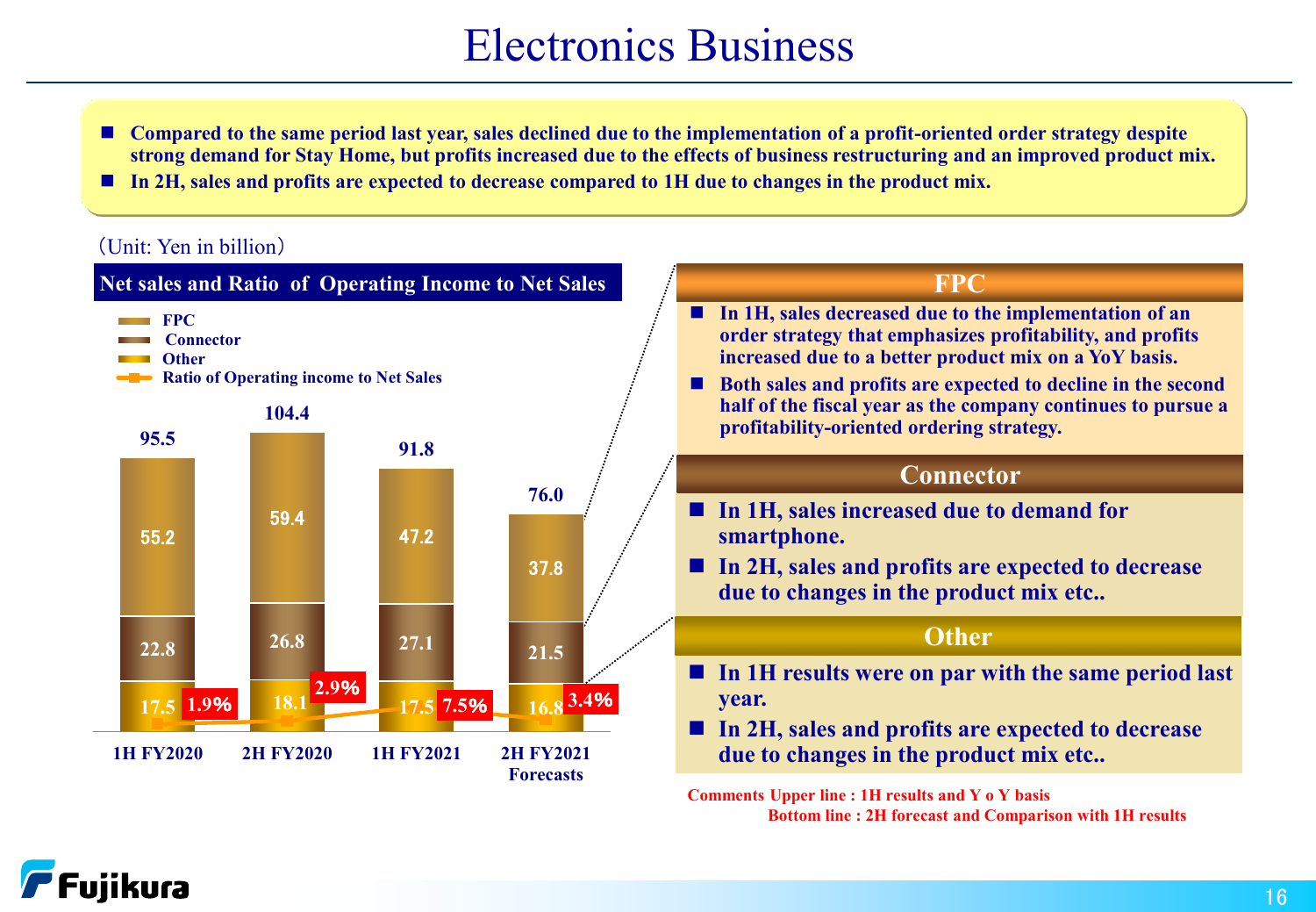## Automotive Products

- In 1H, net sales and profit recovered from the significant decline caused by the COVID-19, and the deficit **narrowed compared to 1H, FY2020, despite the shortage of semiconductors and the lower capacity utilization of some of our bases due to the spread of the COVID-19.**
- **2H profit is expected to decrease compared to 1H results due to the continued shortage of semiconductors.**

#### (Unit: Yen in billion)

**Net sales and Ratio of Operating Income to Net Sales**

**-B** Ratio of Operating Income to Net sales



72.0

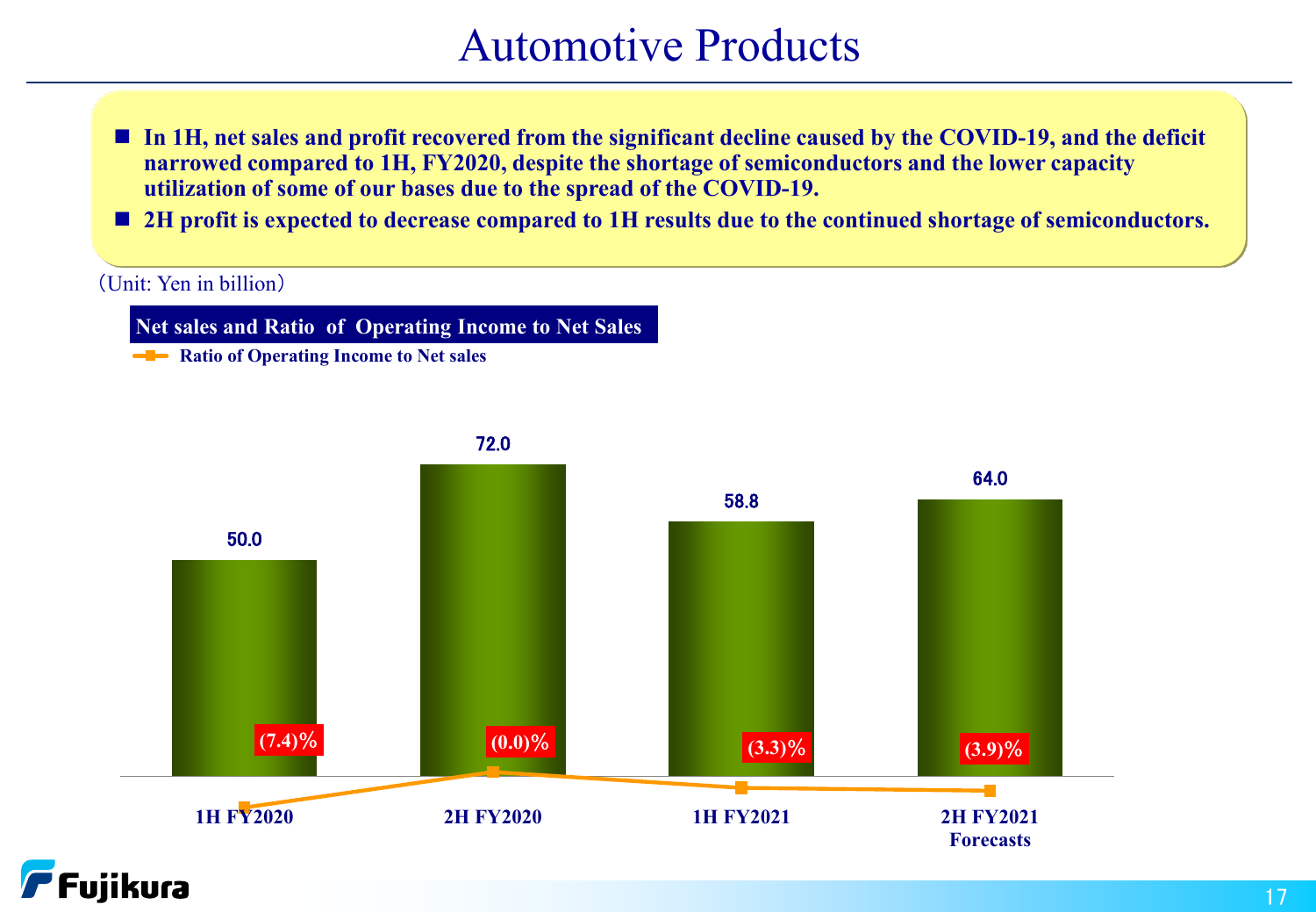## Real Estate Business

#### ■ Revenues from leasing real estate properties continue to contribute to **consolidated operating income.**

(Unit: Yen in billion)

**Net sales and Ratio of Operating Income to Net Sales**

**-B** Ratio of Operating Income to Net Sales



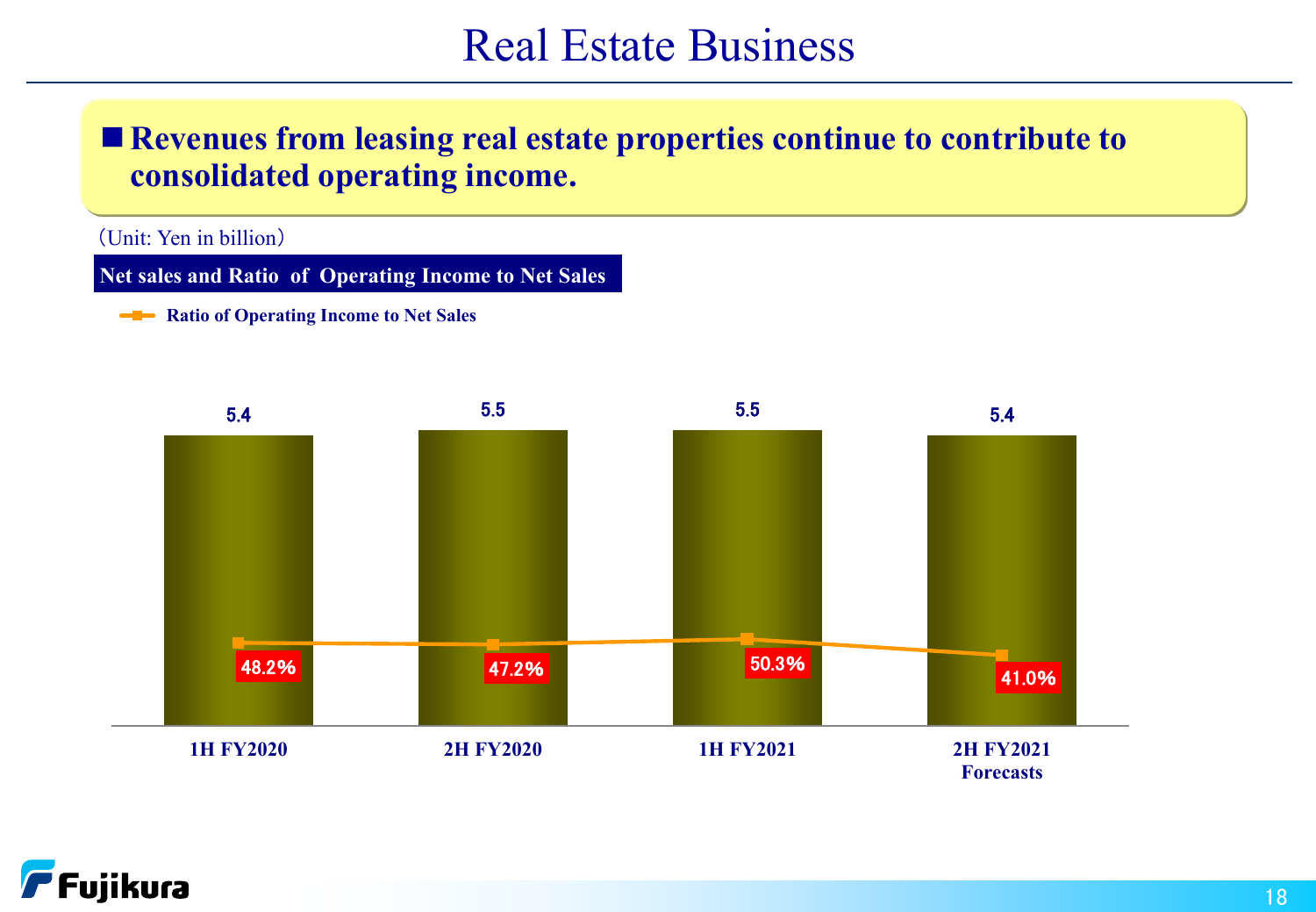## **3. Shareholder Return**

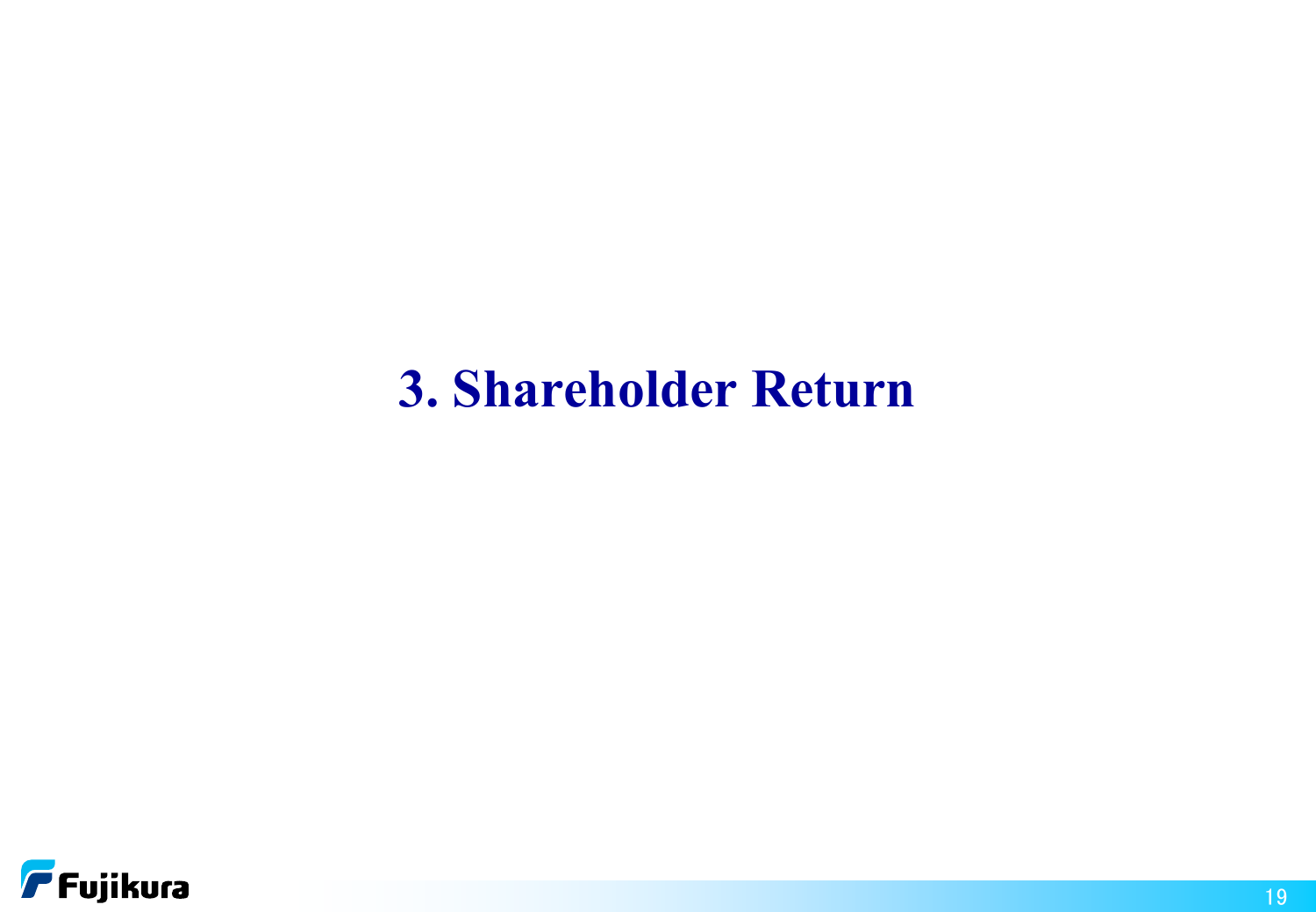## **Interim dividends FY2021 Results**

**We regret to say there is no interim dividends in 1H FY2021.**

## **Year-end dividends FY2021 Forecast**

**The year-end dividend will remain undecided as we are still in the process of restructuring our business.**

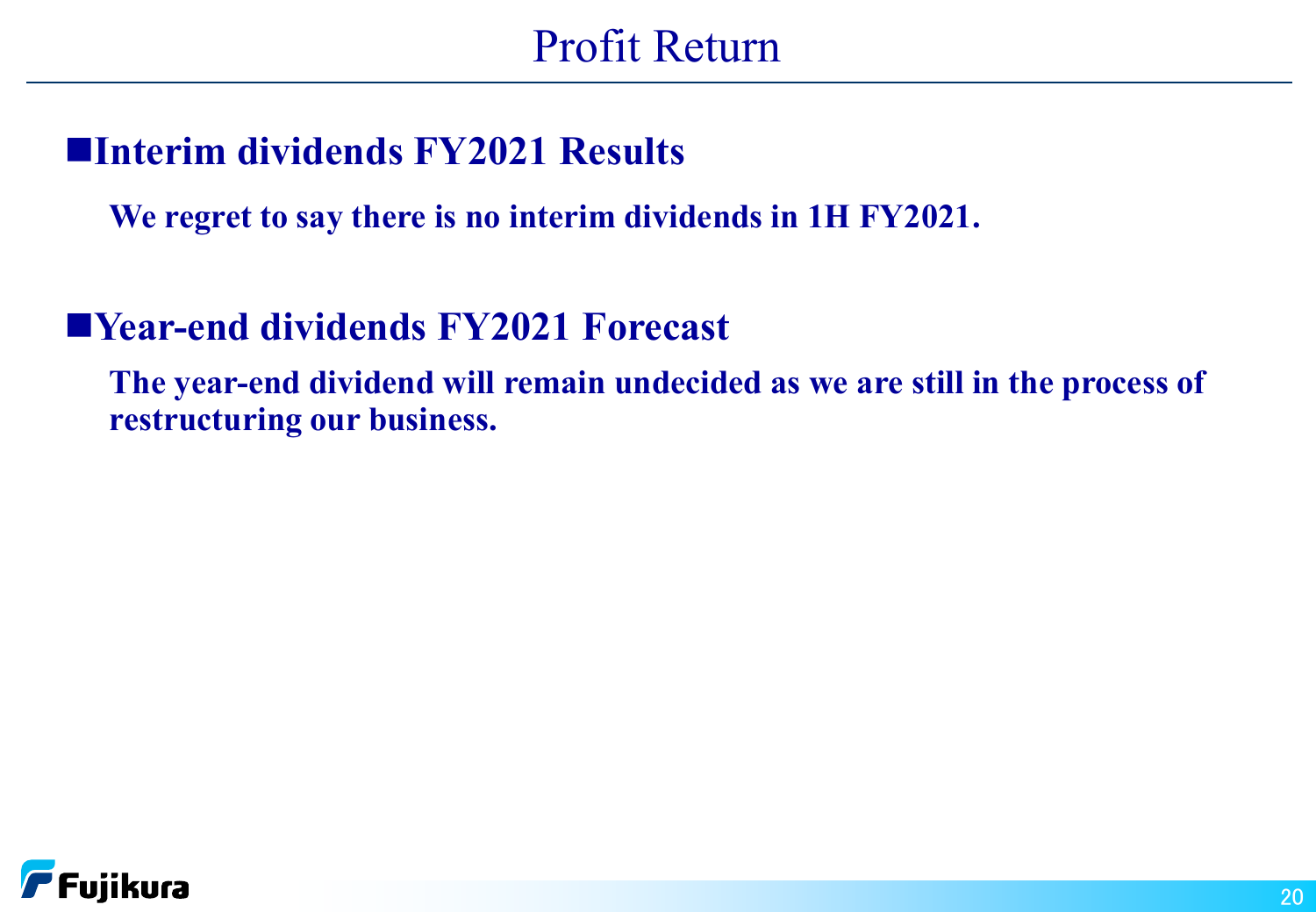# **Fujikura**

Special Notes:

Statements in this presentation that relate to future to results and events (including statements regarding Fujikura's revenue and earnings guidance) and based on Fujikura's current expectations. Actual results in future periods may differ materially form those currently expected because of a number of risks and uncertainties. These factors include the effects of general economics on the level of demand for Fujikura's products and services, and on Fujikura's ability to manage supply and delivery logistics; the level and intensity of competition in the electronic and telecommunication equipment industries, the pricing pressures that result, the ability of Fujikura to timely and effectively manage product transitions, component/material availability and cost; the ability of Fujikura to develop new products based on new or evolving technology; and the ability of Fujikura to manage its inventory levels to minimize excess inventory.